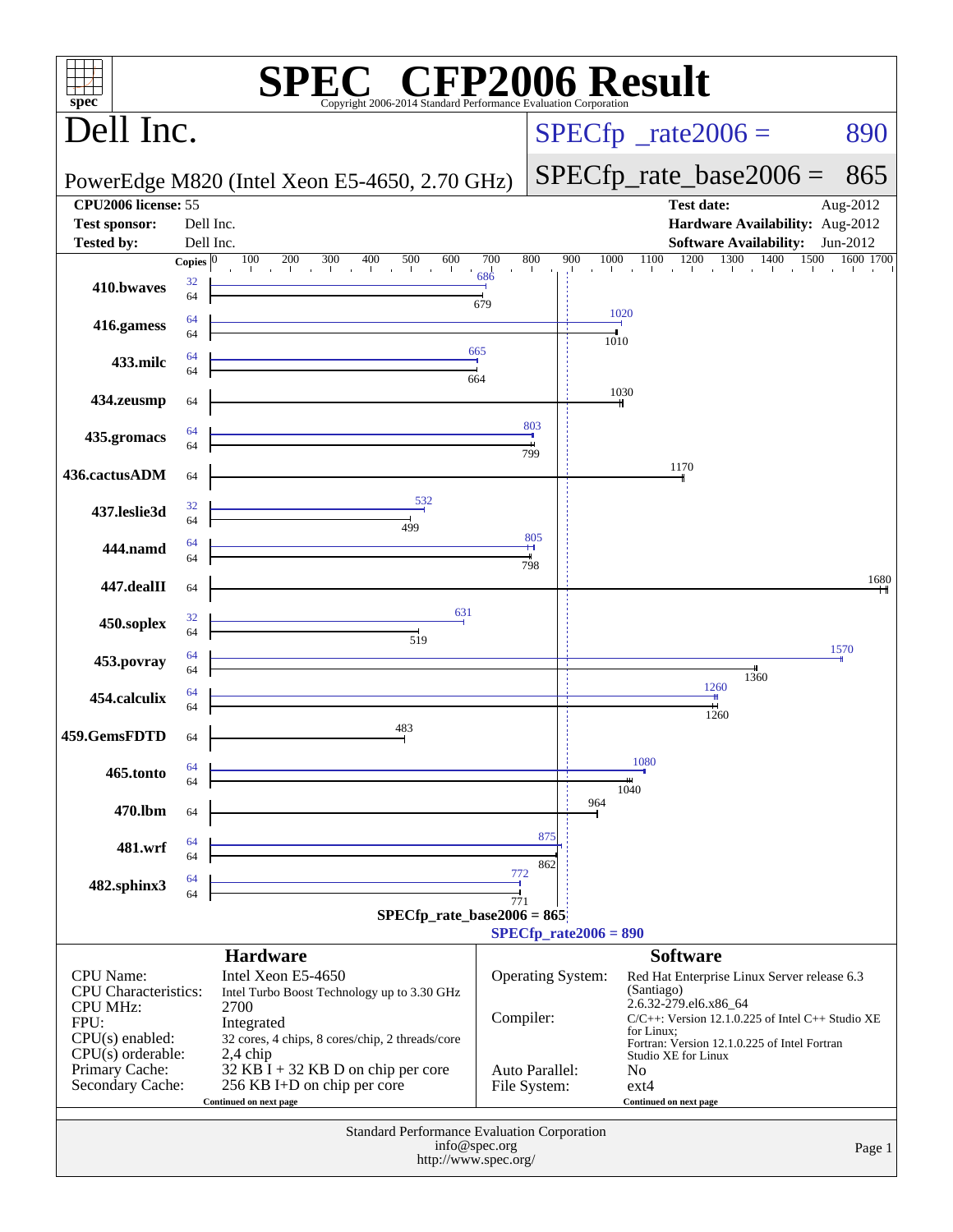

# Dell Inc.

### $SPECTp_rate2006 = 890$

PowerEdge M820 (Intel Xeon E5-4650, 2.70 GHz)

### [SPECfp\\_rate\\_base2006 =](http://www.spec.org/auto/cpu2006/Docs/result-fields.html#SPECfpratebase2006) 865

**[CPU2006 license:](http://www.spec.org/auto/cpu2006/Docs/result-fields.html#CPU2006license)** 55 **[Test date:](http://www.spec.org/auto/cpu2006/Docs/result-fields.html#Testdate)** Aug-2012 **[Test sponsor:](http://www.spec.org/auto/cpu2006/Docs/result-fields.html#Testsponsor)** Dell Inc. **[Hardware Availability:](http://www.spec.org/auto/cpu2006/Docs/result-fields.html#HardwareAvailability)** Aug-2012 **[Tested by:](http://www.spec.org/auto/cpu2006/Docs/result-fields.html#Testedby)** Dell Inc. **[Software Availability:](http://www.spec.org/auto/cpu2006/Docs/result-fields.html#SoftwareAvailability)** Jun-2012

[L3 Cache:](http://www.spec.org/auto/cpu2006/Docs/result-fields.html#L3Cache) 20 MB I+D on chip per chip<br>Other Cache: None [Other Cache:](http://www.spec.org/auto/cpu2006/Docs/result-fields.html#OtherCache) [Memory:](http://www.spec.org/auto/cpu2006/Docs/result-fields.html#Memory) 256 GB (32 x 8 GB 2Rx4 PC3-12800R-11, ECC) [Disk Subsystem:](http://www.spec.org/auto/cpu2006/Docs/result-fields.html#DiskSubsystem) 1 x 300 GB 15000 RPM SAS [Other Hardware:](http://www.spec.org/auto/cpu2006/Docs/result-fields.html#OtherHardware) None

| <b>System State:</b><br><b>Base Pointers:</b><br>Peak Pointers:<br>Other Software: | Run l<br>32/64<br>32/64<br>None |
|------------------------------------------------------------------------------------|---------------------------------|
|                                                                                    |                                 |

In level 3 (multi-user)  $64$ -bit  $/64$ -bit

|                   | <b>Results Table</b>                                                                                     |                |       |                |            |                |              |               |                |              |                |              |                |              |
|-------------------|----------------------------------------------------------------------------------------------------------|----------------|-------|----------------|------------|----------------|--------------|---------------|----------------|--------------|----------------|--------------|----------------|--------------|
|                   |                                                                                                          |                |       |                |            | <b>Base</b>    |              |               | <b>Peak</b>    |              |                |              |                |              |
| <b>Benchmark</b>  | <b>Copies</b>                                                                                            | <b>Seconds</b> | Ratio | <b>Seconds</b> | Ratio      | <b>Seconds</b> | <b>Ratio</b> | <b>Copies</b> | <b>Seconds</b> | <b>Ratio</b> | <b>Seconds</b> | <b>Ratio</b> | <b>Seconds</b> | <b>Ratio</b> |
| 410.bwayes        | 64                                                                                                       | 1283           | 678   | 1281           | 679        | 1281           | 679          | 32            | 633            | 687          | 634            | 686          | 634            | 686          |
| 416.gamess        | 64                                                                                                       | 1236           | 1010  | 1240           | 1010       | 1238           | <b>1010</b>  | 64            | 1223           | 1020         | 1225           | 1020         | 1224           | 1020         |
| $433$ .milc       | 64                                                                                                       | 885            | 664   | 885            | 664        | 886            | 663          | 64            | 884            | 664          | 883            | 665          | 883            | 665          |
| 434.zeusmp        | 64                                                                                                       | 567            | 1030  | 571            | 1020       | 568            | 1030         | 64            | 567            | 1030         | 571            | 1020         | 568            | 1030         |
| 435.gromacs       | 64                                                                                                       | 572            | 799   | 567            | 807        | 572            | <u>799</u>   | 64            | 570            | 802          | 569            | 803          | 568            | 805          |
| 436.cactusADM     | 64                                                                                                       | 648            | 1180  | 651            | 1170       | 651            | 1170         | 64            | 648            | 1180         | 651            | 1170         | 651            | 1170         |
| 437.leslie3d      | 64                                                                                                       | 1207           | 499   | 1206           | 499        | 1206           | 499          | 32            | 565            | 532          | 565            | 532          | 566            | 532          |
| 444.namd          | 64                                                                                                       | 646            | 795   | 643            | <u>798</u> | 642            | 799          | 64            | 649            | 791          | 637            | 805          | 636            | 808          |
| 447.dealII        | 64                                                                                                       | 435            | 1680  | 439            | 1670       | 434            | 1690         | 64            | 435            | 1680         | 439            | 1670         | 434            | 1690         |
| $450$ .soplex     | 64                                                                                                       | 1029           | 519   | 1028           | 519        | 1029           | 519          | 32            | 423            | 630          | 423            | 631          | 423            | 631          |
| 453.povray        | 64                                                                                                       | 250            | 1360  | 250            | 1360       | 251            | 1360         | 64            | 217            | 1570         | 216            | 1570         | 216            | 1570         |
| 454.calculix      | 64                                                                                                       | 418            | 1260  | 422            | 1250       | 418            | 1260         | 64            | 419            | 1260         | 420            | 1260         | 418            | 1260         |
| 459.GemsFDTD      | 64                                                                                                       | 1405           | 483   | 1406           | 483        | 1407           | 483          | 64            | 1405           | 483          | 1406           | 483          | 1407           | 483          |
| 465.tonto         | 64                                                                                                       | 603            | 1040  | 607            | 1040       | 600            | 1050         | 64            | 584            | 1080         | 582            | 1080         | 582            | 1080         |
| 470.1bm           | 64                                                                                                       | 912            | 964   | 914            | 962        | 912            | 964          | 64            | 912            | 964          | 914            | 962          | 912            | 964          |
| 481.wrf           | 64                                                                                                       | 829            | 862   | 828            | 864        | 831            | 860          | 64            | 818            | 874          | 817            | 875          | 817            | 875          |
| $482$ .sphinx $3$ | 64                                                                                                       | 1619           | 770   | 1615           | 772        | 1617           | 771          | 64            | 1616           | 772          | 1616           | 772          | 1618           | 771          |
|                   | Results appear in the order in which they were run. Bold underlined text indicates a median measurement. |                |       |                |            |                |              |               |                |              |                |              |                |              |

#### **[Submit Notes](http://www.spec.org/auto/cpu2006/Docs/result-fields.html#SubmitNotes)**

 The numactl mechanism was used to bind copies to processors. The config file option 'submit' was used to generate numactl commands to bind each copy to a specific processor. For details, please see the config file.

### **[Operating System Notes](http://www.spec.org/auto/cpu2006/Docs/result-fields.html#OperatingSystemNotes)**

Stack size set to unlimited using "ulimit -s unlimited"

### **[Platform Notes](http://www.spec.org/auto/cpu2006/Docs/result-fields.html#PlatformNotes)**

 CPU Power Management set to Maximum Performance Memory Frequency set to Maximum Performance Turbo Boost set to Enabled

Continued on next page

Standard Performance Evaluation Corporation [info@spec.org](mailto:info@spec.org) <http://www.spec.org/>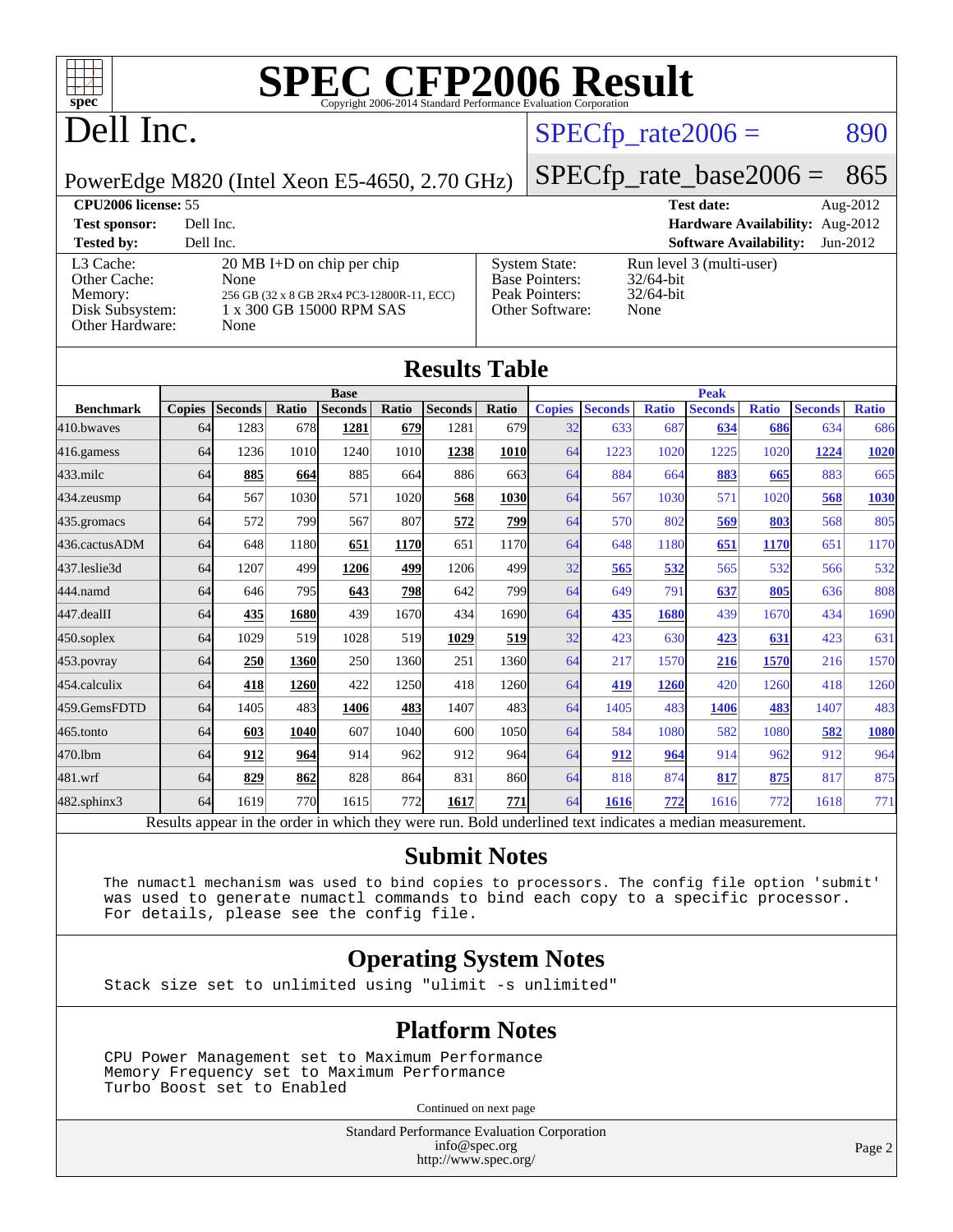# Dell Inc.

 $SPECTp\_rate2006 = 890$ 

PowerEdge M820 (Intel Xeon E5-4650, 2.70 GHz)

**[Tested by:](http://www.spec.org/auto/cpu2006/Docs/result-fields.html#Testedby)** Dell Inc. **[Software Availability:](http://www.spec.org/auto/cpu2006/Docs/result-fields.html#SoftwareAvailability)** Jun-2012

[SPECfp\\_rate\\_base2006 =](http://www.spec.org/auto/cpu2006/Docs/result-fields.html#SPECfpratebase2006) 865 **[CPU2006 license:](http://www.spec.org/auto/cpu2006/Docs/result-fields.html#CPU2006license)** 55 **[Test date:](http://www.spec.org/auto/cpu2006/Docs/result-fields.html#Testdate)** Aug-2012 **[Test sponsor:](http://www.spec.org/auto/cpu2006/Docs/result-fields.html#Testsponsor)** Dell Inc. **[Hardware Availability:](http://www.spec.org/auto/cpu2006/Docs/result-fields.html#HardwareAvailability)** Aug-2012

### **[Platform Notes \(Continued\)](http://www.spec.org/auto/cpu2006/Docs/result-fields.html#PlatformNotes)**

Standard Performance Evaluation Corporation [info@spec.org](mailto:info@spec.org) C States/C1E set to Enabled Sysinfo program /root/cpu2006-1.2/config/sysinfo.rev6800 \$Rev: 6800 \$ \$Date:: 2011-10-11 #\$ 6f2ebdff5032aaa42e583f96b07f99d3 running on localhost.localdomain Thu Aug 9 02:46:00 2012 This section contains SUT (System Under Test) info as seen by some common utilities. To remove or add to this section, see: <http://www.spec.org/cpu2006/Docs/config.html#sysinfo> From /proc/cpuinfo model name : Intel(R) Xeon(R) CPU E5-4650 0 @ 2.70GHz 4 "physical id"s (chips) 64 "processors" cores, siblings (Caution: counting these is hw and system dependent. The following excerpts from /proc/cpuinfo might not be reliable. Use with caution.) cpu cores : 8 siblings : 16 physical 0: cores 0 1 2 3 4 5 6 7 physical 1: cores 0 1 2 3 4 5 6 7 physical 2: cores 0 1 2 3 4 5 6 7 physical 3: cores 0 1 2 3 4 5 6 7 cache size : 20480 KB From /proc/meminfo<br>MemTotal: 264449440 kB HugePages\_Total: 0<br>Hugepagesize: 2048 kB Hugepagesize: /usr/bin/lsb\_release -d Red Hat Enterprise Linux Server release 6.3 (Santiago) From /etc/\*release\* /etc/\*version\* redhat-release: Red Hat Enterprise Linux Server release 6.3 (Santiago) system-release: Red Hat Enterprise Linux Server release 6.3 (Santiago) system-release-cpe: cpe:/o:redhat:enterprise\_linux:6server:ga:server uname -a: Linux localhost.localdomain 2.6.32-279.el6.x86\_64 #1 SMP Wed Jun 13 18:24:36 EDT 2012 x86\_64 x86\_64 x86\_64 GNU/Linux run-level 3 Aug 8 06:46 SPEC is set to: /root/cpu2006-1.2 Filesystem Type Size Used Avail Use% Mounted on /dev/mapper/VolGroup-lv\_root ext4 267G 67G 188G 27% / Additional information from dmidecode: Memory: 17x 00AD00B300AD HMT31GR7BFR4C-PB 8 GB 1600 MHz 2 rank 10x 00AD04B300AD HMT31GR7BFR4C-PB 8 GB 1600 MHz 2 rank Continued on next page

<http://www.spec.org/>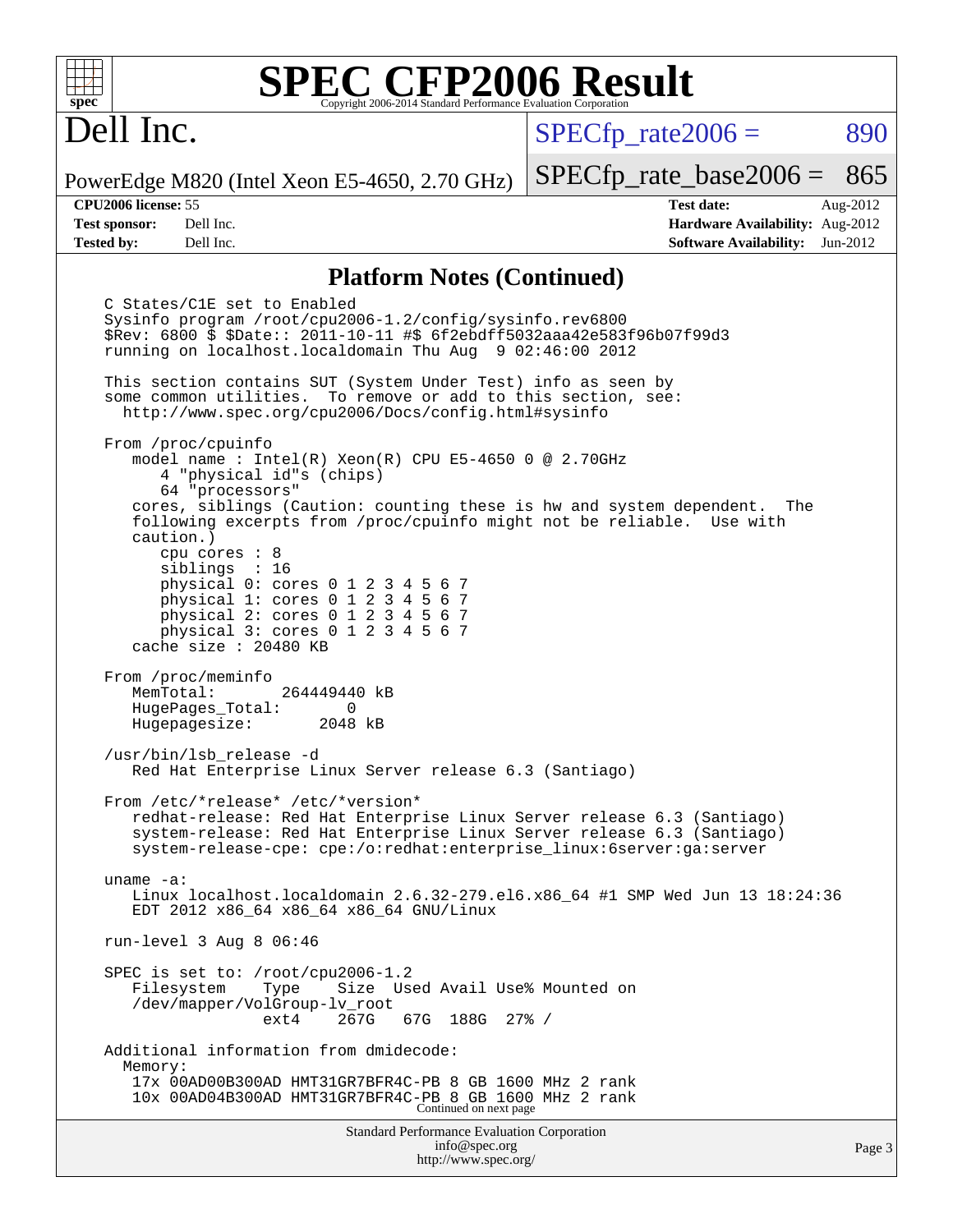

Dell Inc.

 $SPECTp\_rate2006 = 890$ 

PowerEdge M820 (Intel Xeon E5-4650, 2.70 GHz)

**[Tested by:](http://www.spec.org/auto/cpu2006/Docs/result-fields.html#Testedby)** Dell Inc. **[Software Availability:](http://www.spec.org/auto/cpu2006/Docs/result-fields.html#SoftwareAvailability)** Jun-2012

**[CPU2006 license:](http://www.spec.org/auto/cpu2006/Docs/result-fields.html#CPU2006license)** 55 **[Test date:](http://www.spec.org/auto/cpu2006/Docs/result-fields.html#Testdate)** Aug-2012 **[Test sponsor:](http://www.spec.org/auto/cpu2006/Docs/result-fields.html#Testsponsor)** Dell Inc. **[Hardware Availability:](http://www.spec.org/auto/cpu2006/Docs/result-fields.html#HardwareAvailability)** Aug-2012

[SPECfp\\_rate\\_base2006 =](http://www.spec.org/auto/cpu2006/Docs/result-fields.html#SPECfpratebase2006) 865

#### **[Platform Notes \(Continued\)](http://www.spec.org/auto/cpu2006/Docs/result-fields.html#PlatformNotes)**

5x 00CE00B300CE M393B1K70DH0-CK0 8 GB 1600 MHz 2 rank

(End of data from sysinfo program)

#### **[General Notes](http://www.spec.org/auto/cpu2006/Docs/result-fields.html#GeneralNotes)**

Environment variables set by runspec before the start of the run: LD LIBRARY PATH = "/root/cpu2006-1.2/libs/32:/root/cpu2006-1.2/libs/64"

 Binaries compiled on a system with 1x Core i7-860 CPU + 8GB memory using RHEL5.5 Transparent Huge Pages enabled with: echo always > /sys/kernel/mm/redhat\_transparent\_hugepage/enabled Filesystem page cache cleared with: echo 1> /proc/sys/vm/drop\_caches runspec command invoked through numactl i.e.: numactl --interleave=all runspec <etc>

## **[Base Compiler Invocation](http://www.spec.org/auto/cpu2006/Docs/result-fields.html#BaseCompilerInvocation)**

[C benchmarks](http://www.spec.org/auto/cpu2006/Docs/result-fields.html#Cbenchmarks):  $irc = m64$ 

[C++ benchmarks:](http://www.spec.org/auto/cpu2006/Docs/result-fields.html#CXXbenchmarks) [icpc -m64](http://www.spec.org/cpu2006/results/res2012q3/cpu2006-20120814-24230.flags.html#user_CXXbase_intel_icpc_64bit_bedb90c1146cab66620883ef4f41a67e)

[Fortran benchmarks](http://www.spec.org/auto/cpu2006/Docs/result-fields.html#Fortranbenchmarks): [ifort -m64](http://www.spec.org/cpu2006/results/res2012q3/cpu2006-20120814-24230.flags.html#user_FCbase_intel_ifort_64bit_ee9d0fb25645d0210d97eb0527dcc06e)

[Benchmarks using both Fortran and C](http://www.spec.org/auto/cpu2006/Docs/result-fields.html#BenchmarksusingbothFortranandC): [icc -m64](http://www.spec.org/cpu2006/results/res2012q3/cpu2006-20120814-24230.flags.html#user_CC_FCbase_intel_icc_64bit_0b7121f5ab7cfabee23d88897260401c) [ifort -m64](http://www.spec.org/cpu2006/results/res2012q3/cpu2006-20120814-24230.flags.html#user_CC_FCbase_intel_ifort_64bit_ee9d0fb25645d0210d97eb0527dcc06e)

## **[Base Portability Flags](http://www.spec.org/auto/cpu2006/Docs/result-fields.html#BasePortabilityFlags)**

| 410.bwaves: - DSPEC CPU LP64               |  |
|--------------------------------------------|--|
| 416.gamess: -DSPEC_CPU_LP64                |  |
| 433.milc: -DSPEC CPU LP64                  |  |
| 434.zeusmp: -DSPEC_CPU_LP64                |  |
| 435.gromacs: -DSPEC_CPU_LP64 -nofor_main   |  |
| 436.cactusADM: -DSPEC CPU LP64 -nofor main |  |
| 437.leslie3d: -DSPEC CPU LP64              |  |
| 444.namd: - DSPEC_CPU_LP64                 |  |
| 447.dealII: -DSPEC CPU LP64                |  |
| 450.soplex: -DSPEC_CPU_LP64                |  |
| 453.povray: -DSPEC_CPU_LP64                |  |
| 454.calculix: -DSPEC_CPU_LP64 -nofor_main  |  |

Continued on next page

Standard Performance Evaluation Corporation [info@spec.org](mailto:info@spec.org) <http://www.spec.org/>

Page 4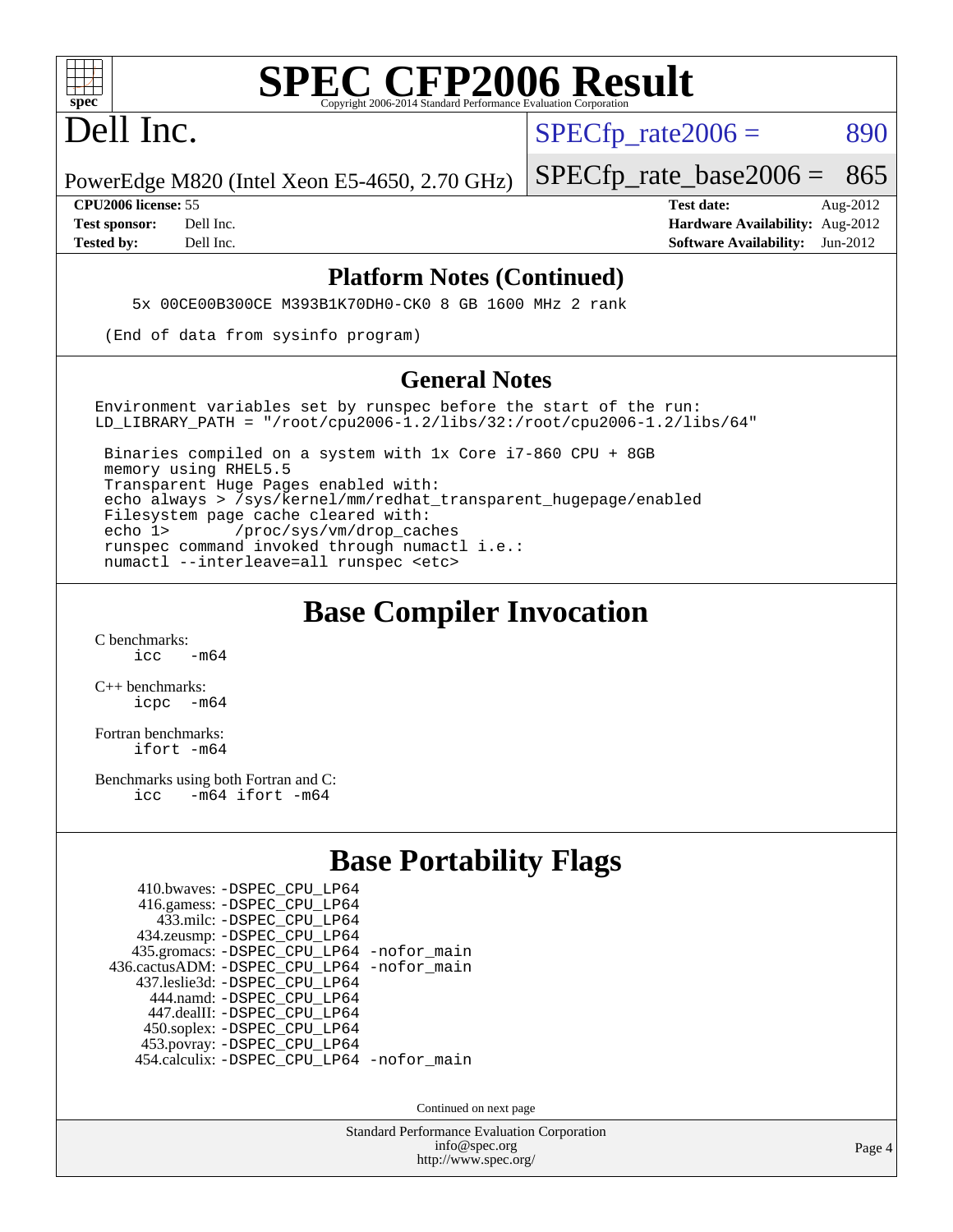

# Dell Inc.

 $SPECTp\_rate2006 = 890$ 

PowerEdge M820 (Intel Xeon E5-4650, 2.70 GHz)

[SPECfp\\_rate\\_base2006 =](http://www.spec.org/auto/cpu2006/Docs/result-fields.html#SPECfpratebase2006) 865

**[CPU2006 license:](http://www.spec.org/auto/cpu2006/Docs/result-fields.html#CPU2006license)** 55 **[Test date:](http://www.spec.org/auto/cpu2006/Docs/result-fields.html#Testdate)** Aug-2012 **[Test sponsor:](http://www.spec.org/auto/cpu2006/Docs/result-fields.html#Testsponsor)** Dell Inc. **[Hardware Availability:](http://www.spec.org/auto/cpu2006/Docs/result-fields.html#HardwareAvailability)** Aug-2012 **[Tested by:](http://www.spec.org/auto/cpu2006/Docs/result-fields.html#Testedby)** Dell Inc. **[Software Availability:](http://www.spec.org/auto/cpu2006/Docs/result-fields.html#SoftwareAvailability)** Jun-2012

# **[Base Portability Flags \(Continued\)](http://www.spec.org/auto/cpu2006/Docs/result-fields.html#BasePortabilityFlags)**

 459.GemsFDTD: [-DSPEC\\_CPU\\_LP64](http://www.spec.org/cpu2006/results/res2012q3/cpu2006-20120814-24230.flags.html#suite_basePORTABILITY459_GemsFDTD_DSPEC_CPU_LP64) 465.tonto: [-DSPEC\\_CPU\\_LP64](http://www.spec.org/cpu2006/results/res2012q3/cpu2006-20120814-24230.flags.html#suite_basePORTABILITY465_tonto_DSPEC_CPU_LP64) 470.lbm: [-DSPEC\\_CPU\\_LP64](http://www.spec.org/cpu2006/results/res2012q3/cpu2006-20120814-24230.flags.html#suite_basePORTABILITY470_lbm_DSPEC_CPU_LP64) 482.sphinx3: [-DSPEC\\_CPU\\_LP64](http://www.spec.org/cpu2006/results/res2012q3/cpu2006-20120814-24230.flags.html#suite_basePORTABILITY482_sphinx3_DSPEC_CPU_LP64)

481.wrf: [-DSPEC\\_CPU\\_LP64](http://www.spec.org/cpu2006/results/res2012q3/cpu2006-20120814-24230.flags.html#suite_basePORTABILITY481_wrf_DSPEC_CPU_LP64) [-DSPEC\\_CPU\\_CASE\\_FLAG](http://www.spec.org/cpu2006/results/res2012q3/cpu2006-20120814-24230.flags.html#b481.wrf_baseCPORTABILITY_DSPEC_CPU_CASE_FLAG) [-DSPEC\\_CPU\\_LINUX](http://www.spec.org/cpu2006/results/res2012q3/cpu2006-20120814-24230.flags.html#b481.wrf_baseCPORTABILITY_DSPEC_CPU_LINUX)

## **[Base Optimization Flags](http://www.spec.org/auto/cpu2006/Docs/result-fields.html#BaseOptimizationFlags)**

[C benchmarks](http://www.spec.org/auto/cpu2006/Docs/result-fields.html#Cbenchmarks):

[-xAVX](http://www.spec.org/cpu2006/results/res2012q3/cpu2006-20120814-24230.flags.html#user_CCbase_f-xAVX) [-ipo](http://www.spec.org/cpu2006/results/res2012q3/cpu2006-20120814-24230.flags.html#user_CCbase_f-ipo) [-O3](http://www.spec.org/cpu2006/results/res2012q3/cpu2006-20120814-24230.flags.html#user_CCbase_f-O3) [-no-prec-div](http://www.spec.org/cpu2006/results/res2012q3/cpu2006-20120814-24230.flags.html#user_CCbase_f-no-prec-div) [-static](http://www.spec.org/cpu2006/results/res2012q3/cpu2006-20120814-24230.flags.html#user_CCbase_f-static) [-opt-prefetch](http://www.spec.org/cpu2006/results/res2012q3/cpu2006-20120814-24230.flags.html#user_CCbase_f-opt-prefetch) [-auto-p32](http://www.spec.org/cpu2006/results/res2012q3/cpu2006-20120814-24230.flags.html#user_CCbase_f-auto-p32) [-ansi-alias](http://www.spec.org/cpu2006/results/res2012q3/cpu2006-20120814-24230.flags.html#user_CCbase_f-ansi-alias) [-opt-mem-layout-trans=3](http://www.spec.org/cpu2006/results/res2012q3/cpu2006-20120814-24230.flags.html#user_CCbase_f-opt-mem-layout-trans_a7b82ad4bd7abf52556d4961a2ae94d5)

[C++ benchmarks:](http://www.spec.org/auto/cpu2006/Docs/result-fields.html#CXXbenchmarks)

[-xAVX](http://www.spec.org/cpu2006/results/res2012q3/cpu2006-20120814-24230.flags.html#user_CXXbase_f-xAVX) [-ipo](http://www.spec.org/cpu2006/results/res2012q3/cpu2006-20120814-24230.flags.html#user_CXXbase_f-ipo) [-O3](http://www.spec.org/cpu2006/results/res2012q3/cpu2006-20120814-24230.flags.html#user_CXXbase_f-O3) [-no-prec-div](http://www.spec.org/cpu2006/results/res2012q3/cpu2006-20120814-24230.flags.html#user_CXXbase_f-no-prec-div) [-static](http://www.spec.org/cpu2006/results/res2012q3/cpu2006-20120814-24230.flags.html#user_CXXbase_f-static) [-opt-prefetch](http://www.spec.org/cpu2006/results/res2012q3/cpu2006-20120814-24230.flags.html#user_CXXbase_f-opt-prefetch) [-auto-p32](http://www.spec.org/cpu2006/results/res2012q3/cpu2006-20120814-24230.flags.html#user_CXXbase_f-auto-p32) [-ansi-alias](http://www.spec.org/cpu2006/results/res2012q3/cpu2006-20120814-24230.flags.html#user_CXXbase_f-ansi-alias) [-opt-mem-layout-trans=3](http://www.spec.org/cpu2006/results/res2012q3/cpu2006-20120814-24230.flags.html#user_CXXbase_f-opt-mem-layout-trans_a7b82ad4bd7abf52556d4961a2ae94d5)

[Fortran benchmarks](http://www.spec.org/auto/cpu2006/Docs/result-fields.html#Fortranbenchmarks):

[-xAVX](http://www.spec.org/cpu2006/results/res2012q3/cpu2006-20120814-24230.flags.html#user_FCbase_f-xAVX) [-ipo](http://www.spec.org/cpu2006/results/res2012q3/cpu2006-20120814-24230.flags.html#user_FCbase_f-ipo) [-O3](http://www.spec.org/cpu2006/results/res2012q3/cpu2006-20120814-24230.flags.html#user_FCbase_f-O3) [-no-prec-div](http://www.spec.org/cpu2006/results/res2012q3/cpu2006-20120814-24230.flags.html#user_FCbase_f-no-prec-div) [-static](http://www.spec.org/cpu2006/results/res2012q3/cpu2006-20120814-24230.flags.html#user_FCbase_f-static) [-opt-prefetch](http://www.spec.org/cpu2006/results/res2012q3/cpu2006-20120814-24230.flags.html#user_FCbase_f-opt-prefetch)

[Benchmarks using both Fortran and C](http://www.spec.org/auto/cpu2006/Docs/result-fields.html#BenchmarksusingbothFortranandC):

[-xAVX](http://www.spec.org/cpu2006/results/res2012q3/cpu2006-20120814-24230.flags.html#user_CC_FCbase_f-xAVX) [-ipo](http://www.spec.org/cpu2006/results/res2012q3/cpu2006-20120814-24230.flags.html#user_CC_FCbase_f-ipo) [-O3](http://www.spec.org/cpu2006/results/res2012q3/cpu2006-20120814-24230.flags.html#user_CC_FCbase_f-O3) [-no-prec-div](http://www.spec.org/cpu2006/results/res2012q3/cpu2006-20120814-24230.flags.html#user_CC_FCbase_f-no-prec-div) [-static](http://www.spec.org/cpu2006/results/res2012q3/cpu2006-20120814-24230.flags.html#user_CC_FCbase_f-static) [-opt-prefetch](http://www.spec.org/cpu2006/results/res2012q3/cpu2006-20120814-24230.flags.html#user_CC_FCbase_f-opt-prefetch) [-auto-p32](http://www.spec.org/cpu2006/results/res2012q3/cpu2006-20120814-24230.flags.html#user_CC_FCbase_f-auto-p32) [-ansi-alias](http://www.spec.org/cpu2006/results/res2012q3/cpu2006-20120814-24230.flags.html#user_CC_FCbase_f-ansi-alias) [-opt-mem-layout-trans=3](http://www.spec.org/cpu2006/results/res2012q3/cpu2006-20120814-24230.flags.html#user_CC_FCbase_f-opt-mem-layout-trans_a7b82ad4bd7abf52556d4961a2ae94d5)

### **[Peak Compiler Invocation](http://www.spec.org/auto/cpu2006/Docs/result-fields.html#PeakCompilerInvocation)**

[C benchmarks \(except as noted below\)](http://www.spec.org/auto/cpu2006/Docs/result-fields.html#Cbenchmarksexceptasnotedbelow):  $\text{icc}$   $-\text{m64}$ 

482.sphinx3: [icc -m32](http://www.spec.org/cpu2006/results/res2012q3/cpu2006-20120814-24230.flags.html#user_peakCCLD482_sphinx3_intel_icc_a6a621f8d50482236b970c6ac5f55f93)

[C++ benchmarks \(except as noted below\):](http://www.spec.org/auto/cpu2006/Docs/result-fields.html#CXXbenchmarksexceptasnotedbelow) [icpc -m64](http://www.spec.org/cpu2006/results/res2012q3/cpu2006-20120814-24230.flags.html#user_CXXpeak_intel_icpc_64bit_bedb90c1146cab66620883ef4f41a67e)

450.soplex: [icpc -m32](http://www.spec.org/cpu2006/results/res2012q3/cpu2006-20120814-24230.flags.html#user_peakCXXLD450_soplex_intel_icpc_4e5a5ef1a53fd332b3c49e69c3330699)

[Fortran benchmarks](http://www.spec.org/auto/cpu2006/Docs/result-fields.html#Fortranbenchmarks): [ifort -m64](http://www.spec.org/cpu2006/results/res2012q3/cpu2006-20120814-24230.flags.html#user_FCpeak_intel_ifort_64bit_ee9d0fb25645d0210d97eb0527dcc06e)

[Benchmarks using both Fortran and C](http://www.spec.org/auto/cpu2006/Docs/result-fields.html#BenchmarksusingbothFortranandC): [icc -m64](http://www.spec.org/cpu2006/results/res2012q3/cpu2006-20120814-24230.flags.html#user_CC_FCpeak_intel_icc_64bit_0b7121f5ab7cfabee23d88897260401c) [ifort -m64](http://www.spec.org/cpu2006/results/res2012q3/cpu2006-20120814-24230.flags.html#user_CC_FCpeak_intel_ifort_64bit_ee9d0fb25645d0210d97eb0527dcc06e)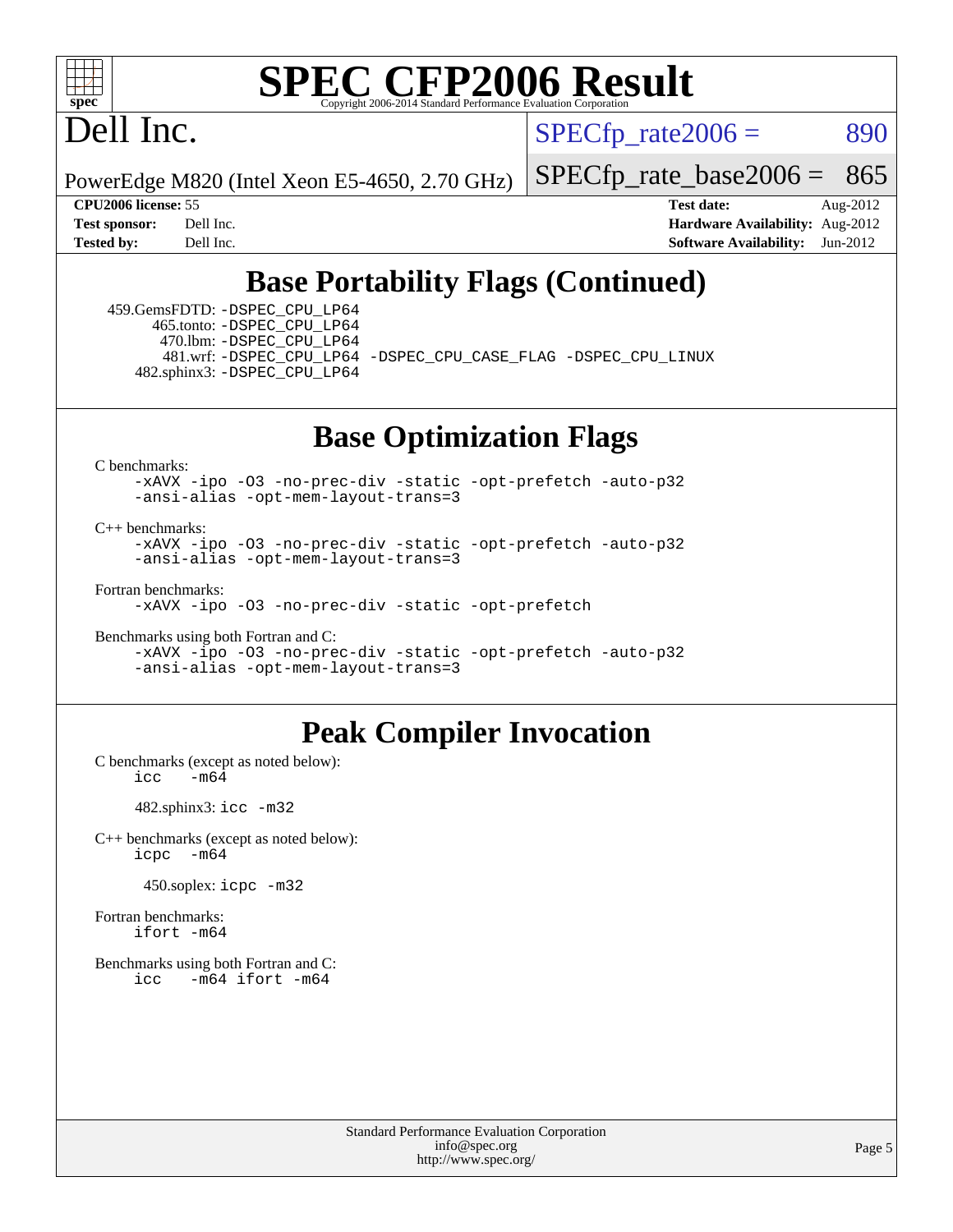

# Dell Inc.

 $SPECTp_rate2006 = 890$ 

PowerEdge M820 (Intel Xeon E5-4650, 2.70 GHz)

[SPECfp\\_rate\\_base2006 =](http://www.spec.org/auto/cpu2006/Docs/result-fields.html#SPECfpratebase2006) 865

**[CPU2006 license:](http://www.spec.org/auto/cpu2006/Docs/result-fields.html#CPU2006license)** 55 **[Test date:](http://www.spec.org/auto/cpu2006/Docs/result-fields.html#Testdate)** Aug-2012 **[Test sponsor:](http://www.spec.org/auto/cpu2006/Docs/result-fields.html#Testsponsor)** Dell Inc. **[Hardware Availability:](http://www.spec.org/auto/cpu2006/Docs/result-fields.html#HardwareAvailability)** Aug-2012 **[Tested by:](http://www.spec.org/auto/cpu2006/Docs/result-fields.html#Testedby)** Dell Inc. **[Software Availability:](http://www.spec.org/auto/cpu2006/Docs/result-fields.html#SoftwareAvailability)** Jun-2012

## **[Peak Portability Flags](http://www.spec.org/auto/cpu2006/Docs/result-fields.html#PeakPortabilityFlags)**

| 410.bwaves: -DSPEC CPU LP64                                    |  |  |  |
|----------------------------------------------------------------|--|--|--|
| 416.gamess: -DSPEC_CPU_LP64                                    |  |  |  |
| 433.milc: -DSPEC CPU LP64                                      |  |  |  |
| 434.zeusmp: -DSPEC_CPU_LP64                                    |  |  |  |
| 435.gromacs: -DSPEC_CPU_LP64 -nofor_main                       |  |  |  |
| 436.cactusADM: -DSPEC CPU LP64 -nofor main                     |  |  |  |
| 437.leslie3d: -DSPEC CPU LP64                                  |  |  |  |
| 444.namd: -DSPEC CPU LP64                                      |  |  |  |
| 447.dealII: -DSPEC CPU LP64                                    |  |  |  |
| 453.povray: -DSPEC_CPU_LP64                                    |  |  |  |
| 454.calculix: -DSPEC CPU LP64 -nofor main                      |  |  |  |
| 459. GemsFDTD: - DSPEC CPU LP64                                |  |  |  |
| 465.tonto: -DSPEC CPU LP64                                     |  |  |  |
| 470.1bm: - DSPEC CPU LP64                                      |  |  |  |
| 481.wrf: -DSPEC_CPU_LP64 -DSPEC_CPU_CASE_FLAG -DSPEC_CPU_LINUX |  |  |  |

# **[Peak Optimization Flags](http://www.spec.org/auto/cpu2006/Docs/result-fields.html#PeakOptimizationFlags)**

[C benchmarks](http://www.spec.org/auto/cpu2006/Docs/result-fields.html#Cbenchmarks):

 433.milc: [-xAVX](http://www.spec.org/cpu2006/results/res2012q3/cpu2006-20120814-24230.flags.html#user_peakPASS2_CFLAGSPASS2_LDFLAGS433_milc_f-xAVX)(pass 2) [-prof-gen](http://www.spec.org/cpu2006/results/res2012q3/cpu2006-20120814-24230.flags.html#user_peakPASS1_CFLAGSPASS1_LDFLAGS433_milc_prof_gen_e43856698f6ca7b7e442dfd80e94a8fc)(pass 1) [-ipo](http://www.spec.org/cpu2006/results/res2012q3/cpu2006-20120814-24230.flags.html#user_peakPASS2_CFLAGSPASS2_LDFLAGS433_milc_f-ipo)(pass 2) [-O3](http://www.spec.org/cpu2006/results/res2012q3/cpu2006-20120814-24230.flags.html#user_peakPASS2_CFLAGSPASS2_LDFLAGS433_milc_f-O3)(pass 2) [-no-prec-div](http://www.spec.org/cpu2006/results/res2012q3/cpu2006-20120814-24230.flags.html#user_peakPASS2_CFLAGSPASS2_LDFLAGS433_milc_f-no-prec-div)(pass 2) [-prof-use](http://www.spec.org/cpu2006/results/res2012q3/cpu2006-20120814-24230.flags.html#user_peakPASS2_CFLAGSPASS2_LDFLAGS433_milc_prof_use_bccf7792157ff70d64e32fe3e1250b55)(pass 2) [-static](http://www.spec.org/cpu2006/results/res2012q3/cpu2006-20120814-24230.flags.html#user_peakOPTIMIZE433_milc_f-static) [-auto-ilp32](http://www.spec.org/cpu2006/results/res2012q3/cpu2006-20120814-24230.flags.html#user_peakCOPTIMIZE433_milc_f-auto-ilp32) [-opt-mem-layout-trans=3](http://www.spec.org/cpu2006/results/res2012q3/cpu2006-20120814-24230.flags.html#user_peakCOPTIMIZE433_milc_f-opt-mem-layout-trans_a7b82ad4bd7abf52556d4961a2ae94d5)

 $470$ .lbm: basepeak = yes

482.sphinx3: [-xAVX](http://www.spec.org/cpu2006/results/res2012q3/cpu2006-20120814-24230.flags.html#user_peakOPTIMIZE482_sphinx3_f-xAVX) [-ipo](http://www.spec.org/cpu2006/results/res2012q3/cpu2006-20120814-24230.flags.html#user_peakOPTIMIZE482_sphinx3_f-ipo) [-O3](http://www.spec.org/cpu2006/results/res2012q3/cpu2006-20120814-24230.flags.html#user_peakOPTIMIZE482_sphinx3_f-O3) [-no-prec-div](http://www.spec.org/cpu2006/results/res2012q3/cpu2006-20120814-24230.flags.html#user_peakOPTIMIZE482_sphinx3_f-no-prec-div) [-unroll2](http://www.spec.org/cpu2006/results/res2012q3/cpu2006-20120814-24230.flags.html#user_peakCOPTIMIZE482_sphinx3_f-unroll_784dae83bebfb236979b41d2422d7ec2)

[C++ benchmarks:](http://www.spec.org/auto/cpu2006/Docs/result-fields.html#CXXbenchmarks)

 444.namd: [-xAVX](http://www.spec.org/cpu2006/results/res2012q3/cpu2006-20120814-24230.flags.html#user_peakPASS2_CXXFLAGSPASS2_LDFLAGS444_namd_f-xAVX)(pass 2) [-prof-gen](http://www.spec.org/cpu2006/results/res2012q3/cpu2006-20120814-24230.flags.html#user_peakPASS1_CXXFLAGSPASS1_LDFLAGS444_namd_prof_gen_e43856698f6ca7b7e442dfd80e94a8fc)(pass 1) [-ipo](http://www.spec.org/cpu2006/results/res2012q3/cpu2006-20120814-24230.flags.html#user_peakPASS2_CXXFLAGSPASS2_LDFLAGS444_namd_f-ipo)(pass 2) [-O3](http://www.spec.org/cpu2006/results/res2012q3/cpu2006-20120814-24230.flags.html#user_peakPASS2_CXXFLAGSPASS2_LDFLAGS444_namd_f-O3)(pass 2) [-no-prec-div](http://www.spec.org/cpu2006/results/res2012q3/cpu2006-20120814-24230.flags.html#user_peakPASS2_CXXFLAGSPASS2_LDFLAGS444_namd_f-no-prec-div)(pass 2) [-prof-use](http://www.spec.org/cpu2006/results/res2012q3/cpu2006-20120814-24230.flags.html#user_peakPASS2_CXXFLAGSPASS2_LDFLAGS444_namd_prof_use_bccf7792157ff70d64e32fe3e1250b55)(pass 2) [-fno-alias](http://www.spec.org/cpu2006/results/res2012q3/cpu2006-20120814-24230.flags.html#user_peakCXXOPTIMIZE444_namd_f-no-alias_694e77f6c5a51e658e82ccff53a9e63a) [-auto-ilp32](http://www.spec.org/cpu2006/results/res2012q3/cpu2006-20120814-24230.flags.html#user_peakCXXOPTIMIZE444_namd_f-auto-ilp32)

 $447$ .dealII: basepeak = yes

 450.soplex: [-xAVX](http://www.spec.org/cpu2006/results/res2012q3/cpu2006-20120814-24230.flags.html#user_peakPASS2_CXXFLAGSPASS2_LDFLAGS450_soplex_f-xAVX)(pass 2) [-prof-gen](http://www.spec.org/cpu2006/results/res2012q3/cpu2006-20120814-24230.flags.html#user_peakPASS1_CXXFLAGSPASS1_LDFLAGS450_soplex_prof_gen_e43856698f6ca7b7e442dfd80e94a8fc)(pass 1) [-ipo](http://www.spec.org/cpu2006/results/res2012q3/cpu2006-20120814-24230.flags.html#user_peakPASS2_CXXFLAGSPASS2_LDFLAGS450_soplex_f-ipo)(pass 2) [-O3](http://www.spec.org/cpu2006/results/res2012q3/cpu2006-20120814-24230.flags.html#user_peakPASS2_CXXFLAGSPASS2_LDFLAGS450_soplex_f-O3)(pass 2) [-no-prec-div](http://www.spec.org/cpu2006/results/res2012q3/cpu2006-20120814-24230.flags.html#user_peakPASS2_CXXFLAGSPASS2_LDFLAGS450_soplex_f-no-prec-div)(pass 2) [-prof-use](http://www.spec.org/cpu2006/results/res2012q3/cpu2006-20120814-24230.flags.html#user_peakPASS2_CXXFLAGSPASS2_LDFLAGS450_soplex_prof_use_bccf7792157ff70d64e32fe3e1250b55)(pass 2) [-opt-malloc-options=3](http://www.spec.org/cpu2006/results/res2012q3/cpu2006-20120814-24230.flags.html#user_peakOPTIMIZE450_soplex_f-opt-malloc-options_13ab9b803cf986b4ee62f0a5998c2238)

 453.povray: [-xAVX](http://www.spec.org/cpu2006/results/res2012q3/cpu2006-20120814-24230.flags.html#user_peakPASS2_CXXFLAGSPASS2_LDFLAGS453_povray_f-xAVX)(pass 2) [-prof-gen](http://www.spec.org/cpu2006/results/res2012q3/cpu2006-20120814-24230.flags.html#user_peakPASS1_CXXFLAGSPASS1_LDFLAGS453_povray_prof_gen_e43856698f6ca7b7e442dfd80e94a8fc)(pass 1) [-ipo](http://www.spec.org/cpu2006/results/res2012q3/cpu2006-20120814-24230.flags.html#user_peakPASS2_CXXFLAGSPASS2_LDFLAGS453_povray_f-ipo)(pass 2) [-O3](http://www.spec.org/cpu2006/results/res2012q3/cpu2006-20120814-24230.flags.html#user_peakPASS2_CXXFLAGSPASS2_LDFLAGS453_povray_f-O3)(pass 2) [-no-prec-div](http://www.spec.org/cpu2006/results/res2012q3/cpu2006-20120814-24230.flags.html#user_peakPASS2_CXXFLAGSPASS2_LDFLAGS453_povray_f-no-prec-div)(pass 2) [-prof-use](http://www.spec.org/cpu2006/results/res2012q3/cpu2006-20120814-24230.flags.html#user_peakPASS2_CXXFLAGSPASS2_LDFLAGS453_povray_prof_use_bccf7792157ff70d64e32fe3e1250b55)(pass 2) [-unroll4](http://www.spec.org/cpu2006/results/res2012q3/cpu2006-20120814-24230.flags.html#user_peakCXXOPTIMIZE453_povray_f-unroll_4e5e4ed65b7fd20bdcd365bec371b81f) [-ansi-alias](http://www.spec.org/cpu2006/results/res2012q3/cpu2006-20120814-24230.flags.html#user_peakCXXOPTIMIZE453_povray_f-ansi-alias)

[Fortran benchmarks](http://www.spec.org/auto/cpu2006/Docs/result-fields.html#Fortranbenchmarks):

 410.bwaves: [-xAVX](http://www.spec.org/cpu2006/results/res2012q3/cpu2006-20120814-24230.flags.html#user_peakPASS2_FFLAGSPASS2_LDFLAGS410_bwaves_f-xAVX)(pass 2) [-prof-gen](http://www.spec.org/cpu2006/results/res2012q3/cpu2006-20120814-24230.flags.html#user_peakPASS1_FFLAGSPASS1_LDFLAGS410_bwaves_prof_gen_e43856698f6ca7b7e442dfd80e94a8fc)(pass 1) [-ipo](http://www.spec.org/cpu2006/results/res2012q3/cpu2006-20120814-24230.flags.html#user_peakPASS2_FFLAGSPASS2_LDFLAGS410_bwaves_f-ipo)(pass 2) [-O3](http://www.spec.org/cpu2006/results/res2012q3/cpu2006-20120814-24230.flags.html#user_peakPASS2_FFLAGSPASS2_LDFLAGS410_bwaves_f-O3)(pass 2) [-no-prec-div](http://www.spec.org/cpu2006/results/res2012q3/cpu2006-20120814-24230.flags.html#user_peakPASS2_FFLAGSPASS2_LDFLAGS410_bwaves_f-no-prec-div)(pass 2) [-prof-use](http://www.spec.org/cpu2006/results/res2012q3/cpu2006-20120814-24230.flags.html#user_peakPASS2_FFLAGSPASS2_LDFLAGS410_bwaves_prof_use_bccf7792157ff70d64e32fe3e1250b55)(pass 2) [-static](http://www.spec.org/cpu2006/results/res2012q3/cpu2006-20120814-24230.flags.html#user_peakOPTIMIZE410_bwaves_f-static)

Continued on next page

Standard Performance Evaluation Corporation [info@spec.org](mailto:info@spec.org) <http://www.spec.org/>